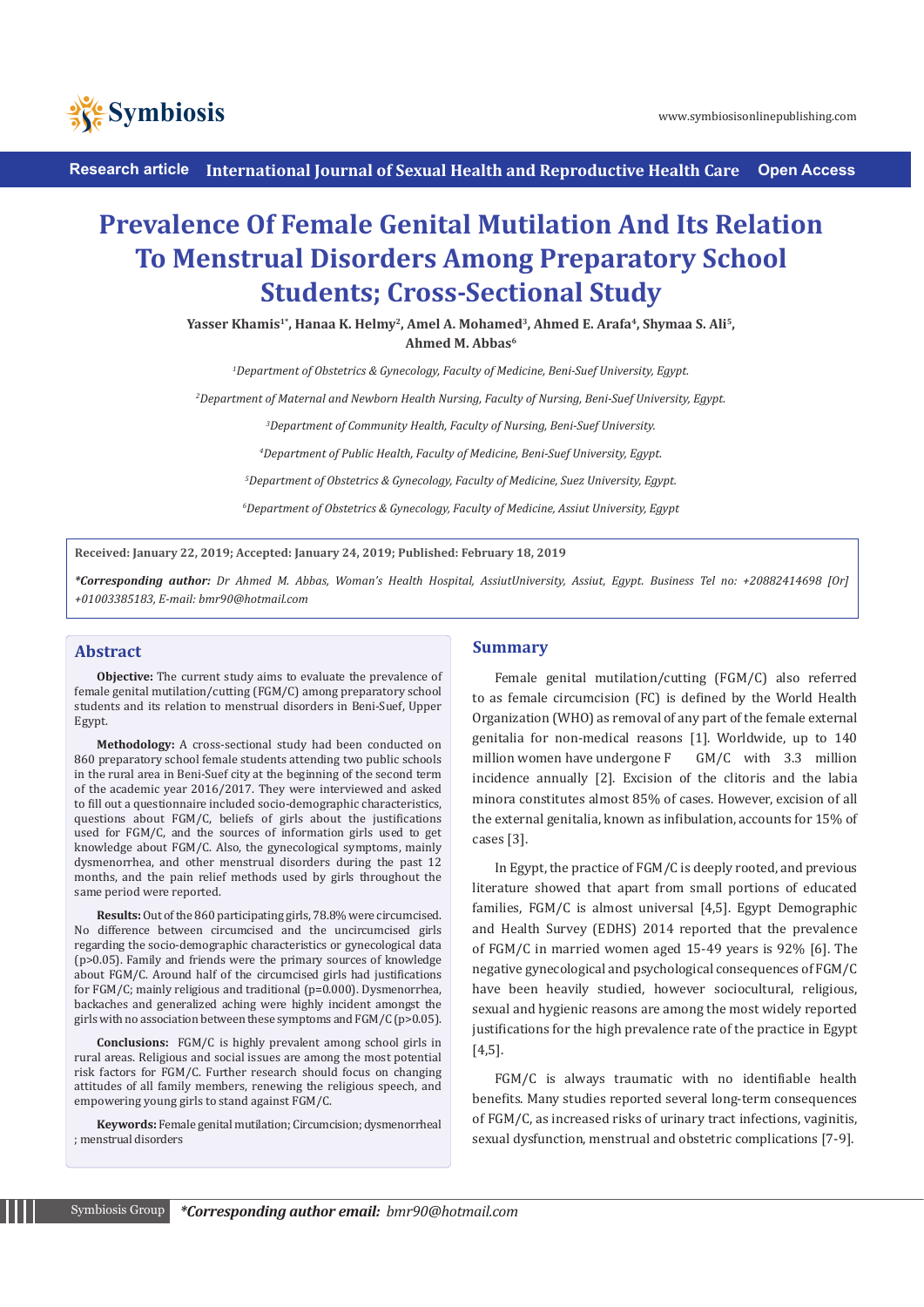Painful menstruation affects half of the menstruating women and is the leading cause of lost time from school and work among school students and women of childbearing age [10]. Dysmenorrhea refers to menstrual pain severe enough to limit normal activities and requires medication [11]. A previous study suggested that there is a correlation between dysmenorrhea and FGM/C among young age girls claiming that blood clots could be retained during menstruation in girls who have undergone FGM/C [12].

Therefore, the current study aims to evaluate the prevalence of FGM/C among preparatory school students and its relation to menstrual disorders in Upper Egypt.

## **Materials and Methods**

This cross-sectional study had been conducted on a total of 860 preparatory school female students attending two public schools in the rural area in Beni-Suef city at the beginning of the second term of the academic year 2016/2017. The study locale, Beni-Suef City, is the capital of Beni-Suef Governorate in Upper Egypt and situated 110 km south to Cairo.

First, ethical approval was obtained from the Research Ethics Committee at the Faculty of Medicine, Beni-Suef University, followed by institutional approvals. The heads of the selected schools were briefed on the purpose of the study, and they signed informed consent in addition to the interviewed school girls after verbal permission of the students before they were interviewed.

For data collection, an Arabic questionnaire was prepared by the authors. The questionnaire had three sections: section I included some socio-demographic characteristics, gynecological age (Calender age minus age at menarche), in addition to questions about the regularity of the menstrual cycle. Section II questioned if the girl was circumcised, beliefs of girls about the justifications used for FGM/C, and the sources of information girls used to get knowledge about FGM/C. Section III investigated the gynecological symptoms, mainly dysmenorrhea and other symptoms of menstrual disorders during the past 12 months, and the pain relief methods used by girls throughout the same period.

The Cronbach's alpha for the reliability of the questionnaire was 0.72 while content validity was judged by a professor of public health and a professor of gynecology and obstetrics. A trained team of medical students with a supervisor from the Public Health Department, Beni-Suef University visited the selected schools and interviewed the students. All girls attending the selected rural schools participated in the study. Only school girls enrolled for evening classes and those who were absent during the interview days were not included.

Data were analyzed using the software, Statistical Package for Social Science (SPSS Inc. Released 2009, PASW Statistics for Windows, version 21.0: SPSS Inc., Chicago, Illinois, USA). Frequency distribution as a percentage and descriptive statistics in the form of mean and standard deviation were calculated. Chisquare, t-test, and correlations were done whenever needed. P-values of < 0.05 were considered significant.

#### **Results**

The study shows that out of the 860 interviewed school girls, 677 (78.7%) were circumcised. Then, based on their exposure to FGM/C, girls were classified to circumcised and uncircumcised categories. The mean age of the schoolgirls was 15.45±0.86 (12- 16) years for the circumcised and 15.58±0.38 (13-16) years for the uncircumcised. Almost 26% of girls in both groups had illiterate fathers, and 42.2% of the circumcised girls had illiterate mothers compared to 43.2% of the uncircumcised group. No statistically significant differences between both groups regarding any of the studied socio-demographic or gynecological characteristics (p>0.05) (Table 1).

| Socio-demographic and Gynaecological Data<br>Age (years) <sup>*</sup> |                   | Circumcised<br>$(n=677)$ | <b>Uncircumcised</b><br>$(n=183)$ | p-value |
|-----------------------------------------------------------------------|-------------------|--------------------------|-----------------------------------|---------|
|                                                                       |                   | $15.45 \pm 0.86$         | 15.58±0.38                        | 0.077   |
| Father's<br><b>Education</b> <sup>#</sup>                             | <b>Illiterate</b> | 176(26.0)                | 48 (26.2)                         | 0.473   |
|                                                                       | Literate          | 501 (74.0)               | 135 (73.8)                        |         |
| Mother's Education #                                                  | <b>Illiterate</b> | 286 (42.2)               | 79 (43.2)                         | 0.536   |
|                                                                       | Literate          | 391 (57.8)               | 104 (56.8)                        |         |
| <b>Gynaecological Age<sup>*</sup></b>                                 |                   | $2.89 \pm 1.73$          | $2.86 \pm 1.93$                   | 0.869   |
| <b>Menstrual Cycle Duration (days)*</b>                               |                   | 28.96±7.50               | $28.24 \pm 6.33$                  | 0.230   |
| <b>Menstrual Flow (days)*</b>                                         |                   | $5.01 \pm 1.23$          | $4.97 \pm 1.26$                   | 0.698   |

Citation: Khamis Y, Hanaa KH, Amel AM, et al. Prevalence Of Female Genital Mutilation And Its Relation To Menstrual Disorders **Page 2 of 6** Among Preparatory School Students; Cross-Sectional Study. Int J Sex Health Repro Health 1(1): 1-6.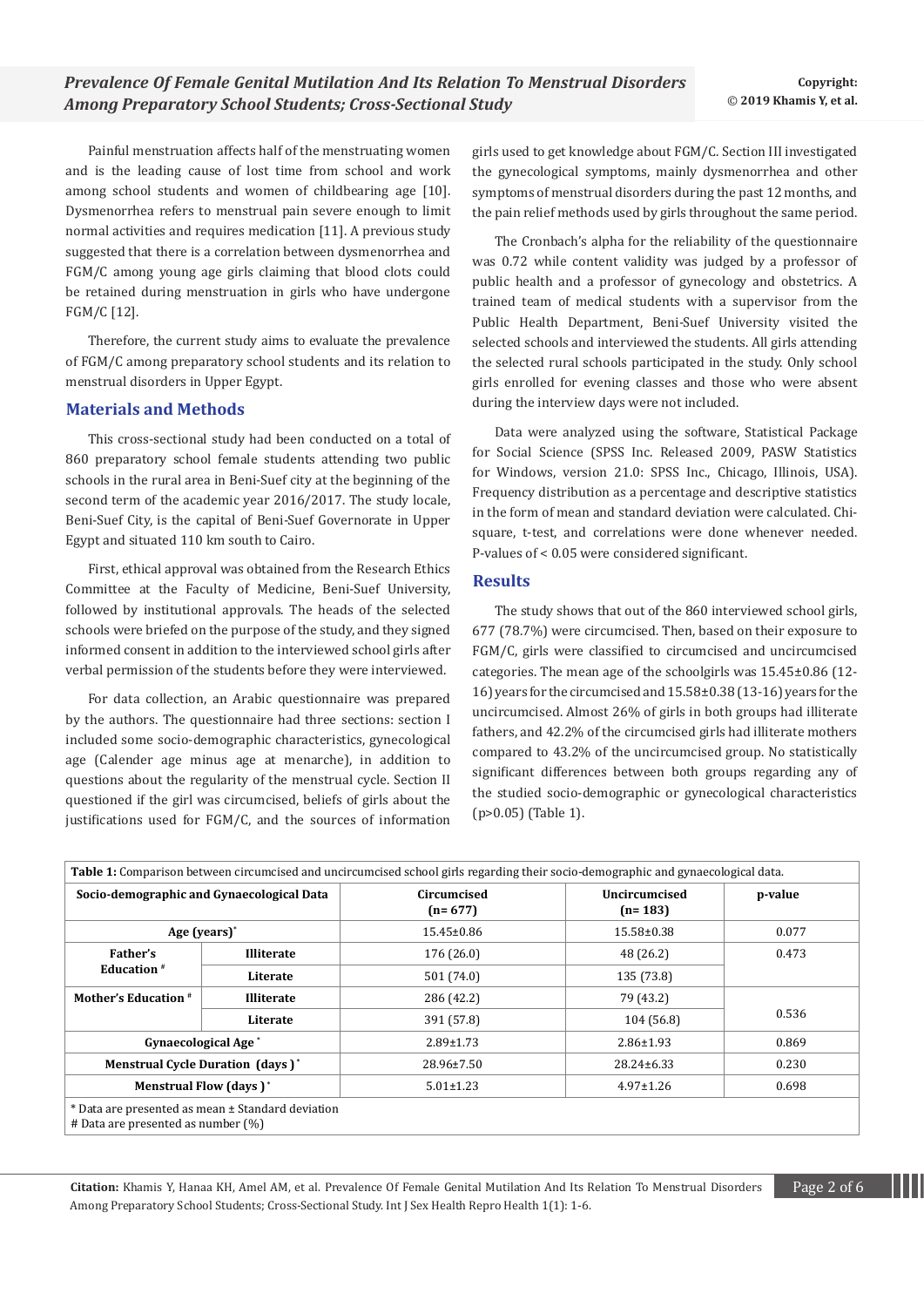When the girls were asked about the primary sources of information regarding FGM/C, 75.6% of the circumcised girls and 77% of the uncircumcised girls selected family members, followed by friends 24.4% and 30.6%, school teachers 14.2% and 10.9%, TV and social media 3.4% and 3.8%, while only 5.6% of the circumcised girls and 3.8% of the uncircumcised girls resorted to doctors or nurses (Table 2).

Most of the uncircumcised girls believe that FGM/C cannot be justified while almost half of the circumcised girls think that FGM/C is justified. Girls attributed FGM/C mainly to religious and social issues (p=0.000) (Table 3).

Among the participating girls, the circumcised group reported slightly higher rates of dysmenorrhea during the past 12 months compared to the uncircumcised; 89.7% and 88%, respectively (p=0.297). Backaches, generalized aching, and nervousness were the most common reported menstrual disorders in both groups, however no statistically significant differences between the circumcised and the uncircumcised girls regarding any of the studied symptoms (p>0.05) (Table 4). Girls from both groups reported taking medications, absence from school and drinking hot herbal fluids for dysmenorrhea and other disorders associating with menstruation with no differences between both groups (p>0.05) (Table 5).

| Table 2 Comparison between circumcised and uncircumcised school girls regarding the sources of information about FGM/C |                          |                            |         |                    |  |
|------------------------------------------------------------------------------------------------------------------------|--------------------------|----------------------------|---------|--------------------|--|
| Sources of<br>Information <sup>#</sup>                                                                                 | Circumcised<br>$(n=677)$ | Uncircumcised<br>$(n=183)$ | p-value | Odds ratio<br>(OR) |  |
| Family                                                                                                                 | 512 (75.6)               | 141 (77.0)                 | 0.385   | 0.98               |  |
| Friends                                                                                                                | 165 (24.4)               | 56 (30.6)                  | 0.054   | 0.80               |  |
| School                                                                                                                 | 96 (14.2)                | 20(10.9)                   | 0.153   | 1.30               |  |
| TV / Internet                                                                                                          | 23(3.4)                  | 7(3.8)                     | 0.463   | 0.89               |  |
| Doctor / Nurse                                                                                                         | 38(5.6)                  | 7(3.8)                     | 0.223   | 1.47               |  |
| All data are presented as number $(\%)$                                                                                |                          |                            |         |                    |  |

# Girls reported more than one source, so the sum of values not equal to the total number of the study participants.

| Table 3 Comparison between circumcised and uncircumcised school girls regarding their beliefs about the reasons used to justify FGM/C |                          |                            |          |                    |  |
|---------------------------------------------------------------------------------------------------------------------------------------|--------------------------|----------------------------|----------|--------------------|--|
| Reasons <sup>#</sup>                                                                                                                  | Circumcised<br>$(n=677)$ | Uncircumcised<br>$(n=183)$ | p-value  | Odds ratio<br>(OR) |  |
| Unjustified                                                                                                                           | 325(48.0)                | 156 (85.2)                 | $0.000*$ |                    |  |
| <b>Justified</b>                                                                                                                      | 352 (52.0)               | 27 (14.8)                  |          | 0.56               |  |
| Religious                                                                                                                             | 344 (97.7)               | 20(74.1)                   | $0.000*$ | 1.31               |  |
| Social                                                                                                                                | 288 (81.8)               | 7(25.9)                    | $0.000*$ | 3.16               |  |
| Hygienic                                                                                                                              | 70 (19.9)                | 3(11.1)                    | $0.000*$ | 1.79               |  |
| Reproductive                                                                                                                          | 62 (17.6)                | $\Omega$                   | $0.000*$ | ---                |  |
| Sexual                                                                                                                                | 49 (13.9)                | $\mathbf{0}$               | $0.000*$ | ---                |  |
| .                                                                                                                                     |                          |                            |          |                    |  |

All data are presented as number (%), (\*) statistical significant difference

# Girls reported more than one reason, so the sum of values not equal to the total number of the study participants.

| Table 4 Comparison between circumcised and uncircumcised school girls regarding the menstrual disorders throughout the past 12 months |                          |                                   |         |                    |  |
|---------------------------------------------------------------------------------------------------------------------------------------|--------------------------|-----------------------------------|---------|--------------------|--|
| <b>Menstrual disorders</b> #                                                                                                          | Circumcised<br>$(n=677)$ | <b>Uncircumcised</b><br>$(n=183)$ | p-value | Odds ratio<br>(OR) |  |
| Dysmenorrhea                                                                                                                          | 607 (89.7)               | 161(88.0)                         | 0.297   | 1.02               |  |
| <b>Backaches</b>                                                                                                                      | 420 (62.0)               | 114(62.3)                         | 0.511   | 0.99               |  |
| <b>Generalized Aching</b>                                                                                                             | 423 (62.5)               | 105(57.4)                         | 0.121   | 1.09               |  |
| Nervousness/Irritation                                                                                                                | 206 (30.4)               | 53 (29.0)                         | 0.387   | 1.05               |  |
| Acne/Flushing                                                                                                                         | 220 (32.5)               | 56 (30.6)                         | 0.347   | 1.06               |  |
| Headache                                                                                                                              | 187 (27.6)               | 58 (31.7)                         | 0.236   | 0.87               |  |

**Citation:** Khamis Y, Hanaa KH, Amel AM, et al. Prevalence Of Female Genital Mutilation And Its Relation To Menstrual Disorders Page 3 of 6 Among Preparatory School Students; Cross-Sectional Study. Int J Sex Health Repro Health 1(1): 1-6.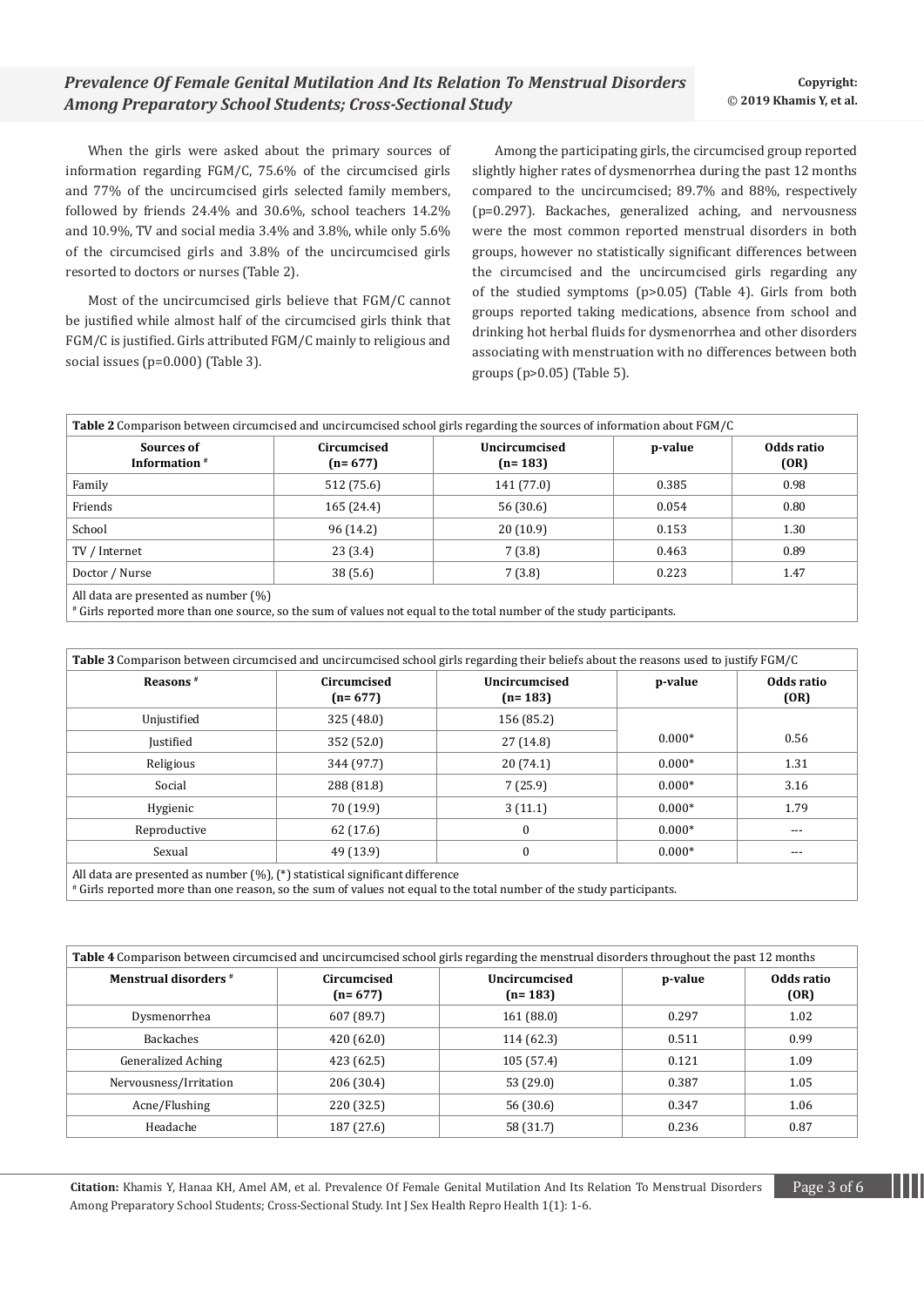| <b>Breast Tenderness</b>             | 126(18.6) | 30(16.4) | 0.468 | 1.13 |
|--------------------------------------|-----------|----------|-------|------|
| Anorexia/Vomiting                    | 113(16.7) | 30(16.4) | 0.821 | 1.02 |
| Insomnia                             | 102(15.1) | 21(11.5) | 0.132 | 1.31 |
| Abdominal Distension                 | 72 (10.6) | 13(7.1)  | 0.097 | 1.49 |
| Dysuria                              | 87 (12.9) | 16(8.7)  | 0.079 | 1.48 |
| All data are procented as number (%) |           |          |       |      |

All data are presented as number (%)

# Girls complained from more than one symptom, so the sum of values not equal to the total number of the study participants.

**Table 5** Comparison between circumcised and uncircumcised school girls regarding the pain relief methods used to alleviate symptoms of dysmenorrhea throughout the past 12 months

| <b>Pain Relief</b><br>Methods <sup>#</sup>                               | Circumcised<br>$(n=677)$ | Uncircumcised<br>$(n=183)$ | p-value | Odds ratio<br>(OR) |
|--------------------------------------------------------------------------|--------------------------|----------------------------|---------|--------------------|
| Drugs                                                                    | 298 (49.1)               | 76 (47.2)                  | 0.368   | 1.04               |
| Absence from School                                                      | 287 (42.4)               | 89 (48.6)                  | 0.077   | 0.87               |
| Herbal Fluids                                                            | 178 (29.3)               | 57 (35.4)                  | 0.083   | 0.83               |
| <b>Heating Pads</b>                                                      | 93 (15.3)                | 17(10.6)                   | 0.077   | 1.44               |
| Exercise                                                                 | 70 (11.5)                | 13(8.1)                    | 0.131   | 1.42               |
| Others                                                                   | 46 (7.6)                 | 12 (7.5)                   | 0.556   | 1.01               |
| $\cdots$<br>$\sim$<br>$\sim$ $\sim$ $\sim$ $\sim$ $\sim$<br>$\mathbf{r}$ |                          |                            |         |                    |

All data are presented as number (%)

# Girls used more than one method, so the sum of values not equal to the total number of the study participants.

## **Discussion**

In the current study, the prevalence of FGM/C among preparatory school students was 78.7%. Religious and social factors were the most widely accepted justifications for FGM/C. Family members and friends were the primary sources of information about this subject. Dysmenorrhea and other menstrual related symptoms were nearly similar among circumcised and uncircumcised girls.

FGM/C is considered a mutilating intervention that carries debilitating health and psychological consequences [9]. In some Muslim countries, including Egypt where FGM/C is prevalent, it is often wrongly quoted that religious instructions are the basis for performing FGM/C [13].

In the current study, 78.8% of the schoolgirls in two selected rural areas in Beni-Suef were circumcised. Tag-Eldin et al. investigated five geographical regions in Egypt and reported that FGM/C was performed among 61.7% of girls in rural public schools, 46.2% in public urban schools and only 9.2% in private urban schools. Additionally, in their study, the prevalence of FGM/C in Beni-Suef was 73.9% [5].

Previous studies about the prevalence of FGM/C in Egypt reported conflicting results. This returns to the difference in the criteria of included participants, different sample sizes and variable places of the studies. Ibrahim et al. conducted their study on never-married girls in Egypt aged 13-19 years and reported a prevalence rate of FGM/C of 86% [14]. In Sharkia, 97.2% of girls between 14 and 16 years in rural areas and 81.9% of girls at the same age in urban areas were circumcised [15]. A study by Al-Hussaini, 2003 reported that all women who came to the labor ward in Assiut University Hospital were circumcised [16]. Elnashar and Abdelhady, 2007 reported the prevalence of FGM/C amongst the newly married women at 75.8% (61% in urban areas and 100% in rural areas) [4].

Although our sample involved only girls from rural areas in Beni-Suef, the prevalence rate of FGM/C in our study was considerably lower than the previous national reports. The rural residence has always been described as the main risk factor influencing the continuation of FGM/C [4, 15]. However, this relative decline can be attributed to many factors.

Since the early nineties, many legal changes have criminalized the practice of FGM/C, and various civil groups and coalitions launched many educational campaigns and programs to raise the awareness of people about the health and emotional impacts of this practice. Several prominent religious and community leaders interacted with these campaigns and provided substantial support to the anti-FGM/C policy [17]. In addition to these factors, the improved educational levels in Egypt throughout the last decades could explain the modification in traditional views and behavior alteration concerning FGM/C. Such modifications can diffuse from family to another to create a new collective awareness refusing FGM/C [18].

Our study showed that family members and friends were the primary sources of information girls sought for knowledge about FGM/C. In previous studies, parents were the decision takers of FGM/C [5, 18]. What is worth pointing out was that less

**Citation:** Khamis Y, Hanaa KH, Amel AM, et al. Prevalence Of Female Genital Mutilation And Its Relation To Menstrual Disorders Page 4 of 6 Among Preparatory School Students; Cross-Sectional Study. Int J Sex Health Repro Health 1(1): 1-6.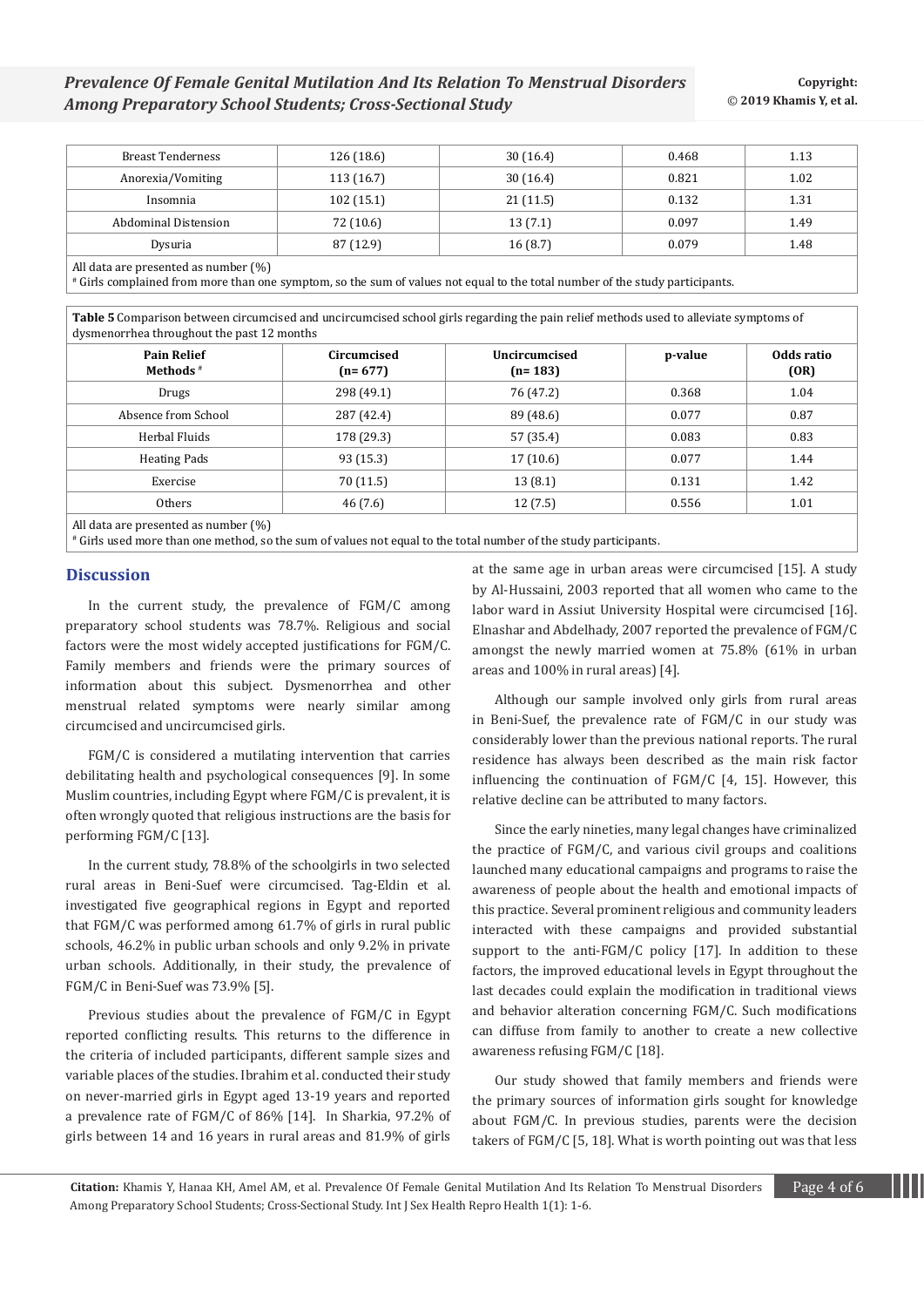than 5% of girls resorted to doctors or nurses to get information about FGM/C. However, the conservative nature of the rural communities in Beni-Suef side by side with the sensitivity of this issue may explain why girls preferred asking their families rather than healthcare givers.

In our study, half of the circumcised girls had justifications for this practice. Previous literature showed that most of the circumcised women were in favor of performing FGM/C to their daughters, while the uncircumcised women did not tend to circumcise their daughters [19]. Religious issues were among the main justifications of FGM/C. These findings agree with previous national reports [5, 19] while contradicting others [16].

In this regards, it is important to say that although most prominent religious leaders, who are given spaces on TV, stand against FGM/C, local religious leaders, who are in direct contact with people on the ground, do not usually follow the formal religious constitution. Also, socio-cultural potentials were reported by girls in our study as a factor supporting FGM/C. In a previous study, half of the women attributed FGM/C to customs and traditions [16]. Some families in certain communities do not accept women who have not undergone FGM/C as marriage partners [5].

Our results also showed a high prevalence of dysmenorrhea, backaches, generalized aching and nervousness among young girls during menstruation. These high rates coincide with previous national and international studies conducted on adolescent girls [20-24]. Compared to the uncircumcised girls; the circumcised girls in our study did not show statistically significant differences regarding these manifestations (p>0.05). Also, menarche age, menstrual cycle and flow days were almost the same in both groups (p>0.05). Unlike our findings, Elnashar and Abdelhady reported more dysmenorrhea amongst the circumcised women, but the age of menarche and duration of menses did not show difference [4]. The painful scars from FGM/C and the emotional stress resulting from this practice are thought to be risk factors for dysmenorrhea [24].

For relieving the symptoms of dysmenorrhea and associating menstrual disorders, girls reported taking analgesics and drinking hot herbal fluids. Previous studies also reached the same findings [18].

In conclusion, FGM/C is highly prevalent among school girls in rural areas in Beni-Suef; however, in comparison to previous national literature, the rate of FGM/C has declined. Religious and social factors were the most widely accepted justifications for FGM/C. Family members and friends were the primary sources of information about FGM/C. Further research should focus on changing attitudes of all family members, renewing the religious speech, and empowering young girls to stand against circumcision.

## **Disclosure of interest**

All authors believe FGM/C to be harmful and believe its practice should be eradicated.

## **References**

- 1. [World Health Organization \(WHO\). Female genital mutilation. Fact](https://www.who.int/en/news-room/fact-sheets/detail/female-genital-mutilation)  [sheet No 241, Updated February; 2016.](https://www.who.int/en/news-room/fact-sheets/detail/female-genital-mutilation)
- 2. World Health Organization (WHO). Understanding and addressing violence against women. 2012. Retrieved from http://apps.who.int/ iris/bitstream/10665/77432/1/ WHO\_RHR\_1236\_eng.pdf, June 25, 2013.
- 3. World Health Organization. [Eliminating female genital mutilation:](https://www.who.int/reproductivehealth/publications/fgm/9789241596442/en/)  [an interagency statement: UNAIDS, UNDP, UNECA, UNESCO, UNFPA,](https://www.who.int/reproductivehealth/publications/fgm/9789241596442/en/)  [UNHCHR, UNHCR, UNICEF, UNIFEM.](https://www.who.int/reproductivehealth/publications/fgm/9789241596442/en/) Geneva, Switzerland: World [Health Organization; 2008.](https://www.who.int/reproductivehealth/publications/fgm/9789241596442/en/)
- 4. [Elnashar A, Abdelhady R. The impact of female genital cutting on health](https://www.ncbi.nlm.nih.gov/pubmed/17445819)  [of newly married women. Int J Gynaecol Obstet. 2007; 97\(3\):238-244.](https://www.ncbi.nlm.nih.gov/pubmed/17445819) [doi: 10.1016/j.ijgo.2007.03.008](https://www.ncbi.nlm.nih.gov/pubmed/17445819)
- 5. [Tag-Eldin MA, Gadallah MA, Al-Tayeb MN, Abdel-Aty M, Mansour E,](https://www.ncbi.nlm.nih.gov/pubmed/18438515)  [Sallem M. Prevalence of female genital cutting among Egyptian girls.](https://www.ncbi.nlm.nih.gov/pubmed/18438515)  [Bulletin of the World Health Organization. 2008; 86\(4\):269-274.](https://www.ncbi.nlm.nih.gov/pubmed/18438515)
- 6. [Ministry of Health and Population \[Egypt\], El-Zanaty and Associates](https://dhsprogram.com/pubs/pdf/fr302/fr302.pdf)  [\[Egypt\], ICF International. Egypt Demographic and Health Survey](https://dhsprogram.com/pubs/pdf/fr302/fr302.pdf)  [2014. Cairo, Egypt and Rockville, Maryland, USA: Ministry of Health](https://dhsprogram.com/pubs/pdf/fr302/fr302.pdf)  [and Population and ICF International; 2015.](https://dhsprogram.com/pubs/pdf/fr302/fr302.pdf)
- 7. Okonofu FE, Larsen U, Oronsaye [F, Snow RC, Slanger TE. The](https://www.ncbi.nlm.nih.gov/pubmed/12387460)  [association between female genital cutting and correlates of sexual](https://www.ncbi.nlm.nih.gov/pubmed/12387460)  [and gynaecological morbidity in Edo State, Nigeria.](https://www.ncbi.nlm.nih.gov/pubmed/12387460) BJOG 2002; [109\(10\):1089–1096.](https://www.ncbi.nlm.nih.gov/pubmed/12387460)
- 8. [Banks E, Meirik O, Farley T, Akande O, Bathija H, Ali M. Female genital](https://www.ncbi.nlm.nih.gov/pubmed/16753486)  [mutilation and obstetric outcome: WHO collaborative prospective](https://www.ncbi.nlm.nih.gov/pubmed/16753486)  [study in six African countries. WHO study group on female genital](https://www.ncbi.nlm.nih.gov/pubmed/16753486)  [mutilation and obstetric outcome Lancet. 2006; 367\(9525\):1835-](https://www.ncbi.nlm.nih.gov/pubmed/16753486) [1841.](https://www.ncbi.nlm.nih.gov/pubmed/16753486)
- 9. [Berg RC, Underland V, Odgaard-Jensen J, Fretheim A, Vist GE. Effects](https://bmjopen.bmj.com/content/4/11/e006316)  [of female genital cutting on physical health outcomes: a systematic](https://bmjopen.bmj.com/content/4/11/e006316)  [review and meta-analysis. BMJ Open. 2014; 4\(1\), e006316.](https://bmjopen.bmj.com/content/4/11/e006316)
- 10. Chantler I, Mitchell D, Fuller A. [Actigraphy quantifies reduced](https://www.ncbi.nlm.nih.gov/pubmed/18722817)  [voluntary physical activity in women with primary dysmenorrhea.](https://www.ncbi.nlm.nih.gov/pubmed/18722817) J [Pain. 2009; 10\(1\):38–46.](https://www.ncbi.nlm.nih.gov/pubmed/18722817)
- 11.[Iacovides S, Avidon I, Baker FC. What we know about primary](https://www.ncbi.nlm.nih.gov/pubmed/26346058)  [dysmenorrhea today: a critical review. Hum reprod update. 2015;](https://www.ncbi.nlm.nih.gov/pubmed/26346058)  [21\(6\):762-778.](https://www.ncbi.nlm.nih.gov/pubmed/26346058)
- 12. Flossy OI, Elizabeth EE. Dysmenorrhea: a long term consequence of female genital mutilation.
- 13. [Serour GI. Medicalization of female genital mutilation/cutting. African](https://www.sciencedirect.com/science/article/pii/S1110570413000271)  [Journal of Urology. 2013, 19\(3\):145-149.](https://www.sciencedirect.com/science/article/pii/S1110570413000271)
- 14.Ibrahim B, Sallam S, El Tawila S, El Gibaly O, El Sahn F. Transitions to adulthood: A national survey of Egyptian adolescents. New York, Population Council, 1999, pp 155–60.
- 15.[Dandash KF, Refaat AH, Eyada M. Female Genital Mutilation: A](https://www.ncbi.nlm.nih.gov/pubmed/11554206)  [Descriptive Study. J Sex Marital Ther. 2001; 27\(5\):453-458. doi:](https://www.ncbi.nlm.nih.gov/pubmed/11554206)  [10.1080/713846799](https://www.ncbi.nlm.nih.gov/pubmed/11554206)

**Citation:** Khamis Y, Hanaa KH, Amel AM, et al. Prevalence Of Female Genital Mutilation And Its Relation To Menstrual Disorders Page 5 of 6 Among Preparatory School Students; Cross-Sectional Study. Int J Sex Health Repro Health 1(1): 1-6.